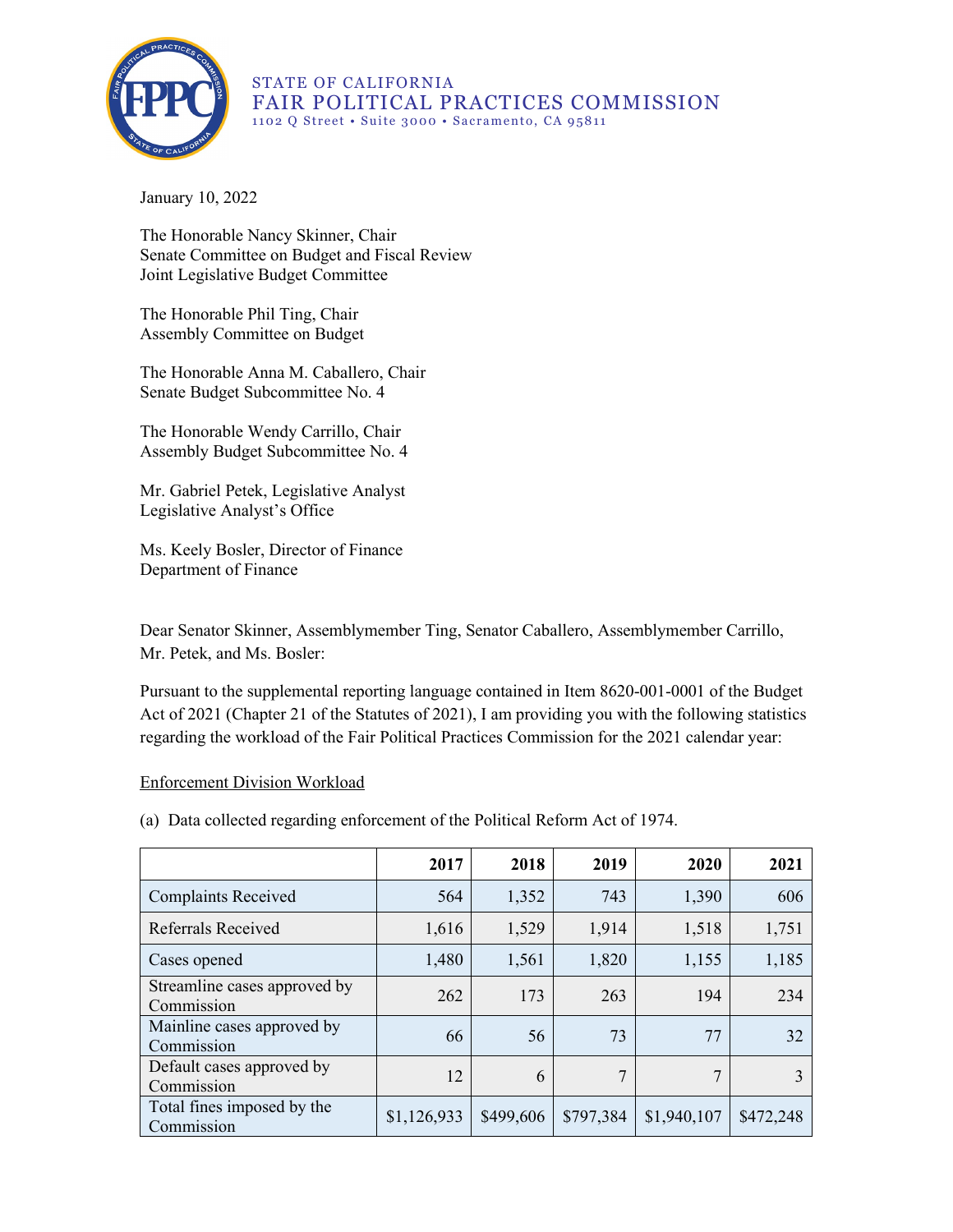|                                       | 2017  | 2018 | 2019  | 2020  | 2021 |
|---------------------------------------|-------|------|-------|-------|------|
| Warning letters issued                | 505   | 554  | 584   | 777   | 475  |
| Administrative terminations           | 297   | 177  | 104   | 62    |      |
| Cases closed with violations<br>found | 1,142 | 966  | 1,031 | 1,117 | 803  |
| Advisory letters issued               | 17    | 20   |       | 7     |      |
| No action closure letters             | 318   | 252  | 423   | 402   |      |

Violations under the act, by category, and the average case pendency (as measured by the number days from the date case was opened until the date of final disposition).

| <b>Case Violation Type</b>                                          | 2017             | 2018           | 2019             | 2020             | 2021             |
|---------------------------------------------------------------------|------------------|----------------|------------------|------------------|------------------|
| <b>Advertisements</b>                                               |                  |                |                  |                  |                  |
| Number of Cases                                                     | 19               | 50             | 26               | 69               | 15               |
| Case Pendency                                                       | 641              | 340            | 227              | 130              | 66               |
| <b>Annual Fees</b>                                                  |                  |                |                  |                  |                  |
| Number of Cases                                                     | 311              | 92             | 90               | $\overline{4}$   | $\overline{2}$   |
| Case Pendency                                                       | 90               | 229            | 270              | 84               | 89               |
| <b>Behested Payment</b>                                             |                  |                |                  |                  |                  |
| Number of Cases                                                     | $\boldsymbol{0}$ | $\overline{3}$ | 11               | $\mathbf{0}$     | 26               |
| Case Pendency                                                       | $\overline{0}$   | 853            | 358              | $\overline{0}$   | 34               |
| <b>Campaign Bank Account</b>                                        |                  |                |                  |                  |                  |
| Number of Cases                                                     | 12               | 12             | 1                | $\boldsymbol{0}$ | $\mathbf{1}$     |
| Case Pendency                                                       | 667              | 713            | 572              | $\mathbf{0}$     | 62               |
| <b>Campaign Committee Coordination</b>                              |                  |                |                  |                  |                  |
| Number of Cases                                                     | $\mathbf{1}$     | $\overline{2}$ | $\boldsymbol{0}$ | $\mathbf{0}$     | $\boldsymbol{0}$ |
| Case Pendency                                                       | 1501             | 823            | $\overline{0}$   | $\overline{0}$   | $\mathbf{0}$     |
| <b>Campaign Contribution Limits</b>                                 |                  |                |                  |                  |                  |
| Number of Cases                                                     | 11               | 13             | 6                | $\overline{2}$   | $\overline{2}$   |
| Case Pendency                                                       | 501              | 259            | 442              | 458              | 17               |
| Campaign                                                            |                  |                |                  |                  |                  |
| Number of Cases                                                     | 426              | 683            | 319              | 289              | 199              |
| Case Pendency                                                       | 286              | 255            | 248              | 132              | 68               |
| <b>Cash and In-Kind Contributions and/or</b><br><b>Expenditures</b> |                  |                |                  |                  |                  |
| Number of Cases                                                     | 5                | $\overline{2}$ | 1                | 1                | $\boldsymbol{0}$ |
| Case Pendency                                                       | 228              | 939            | 92               | 17               | $\overline{0}$   |
| <b>Conflict of Interest Code</b>                                    |                  |                |                  |                  |                  |
| Number of Cases                                                     | $\mathbf{0}$     | $\overline{2}$ | $\boldsymbol{0}$ | 10               | 9                |
| Case Pendency                                                       | $\overline{0}$   | 27             | $\overline{0}$   | 35               | 47               |
| <b>Conflict of Interests</b>                                        |                  |                |                  |                  |                  |
| Number of Cases                                                     | 20               | 16             | 11               | 9                | 1                |
| Case Pendency                                                       | 622              | 479            | 422              | 368              | 107              |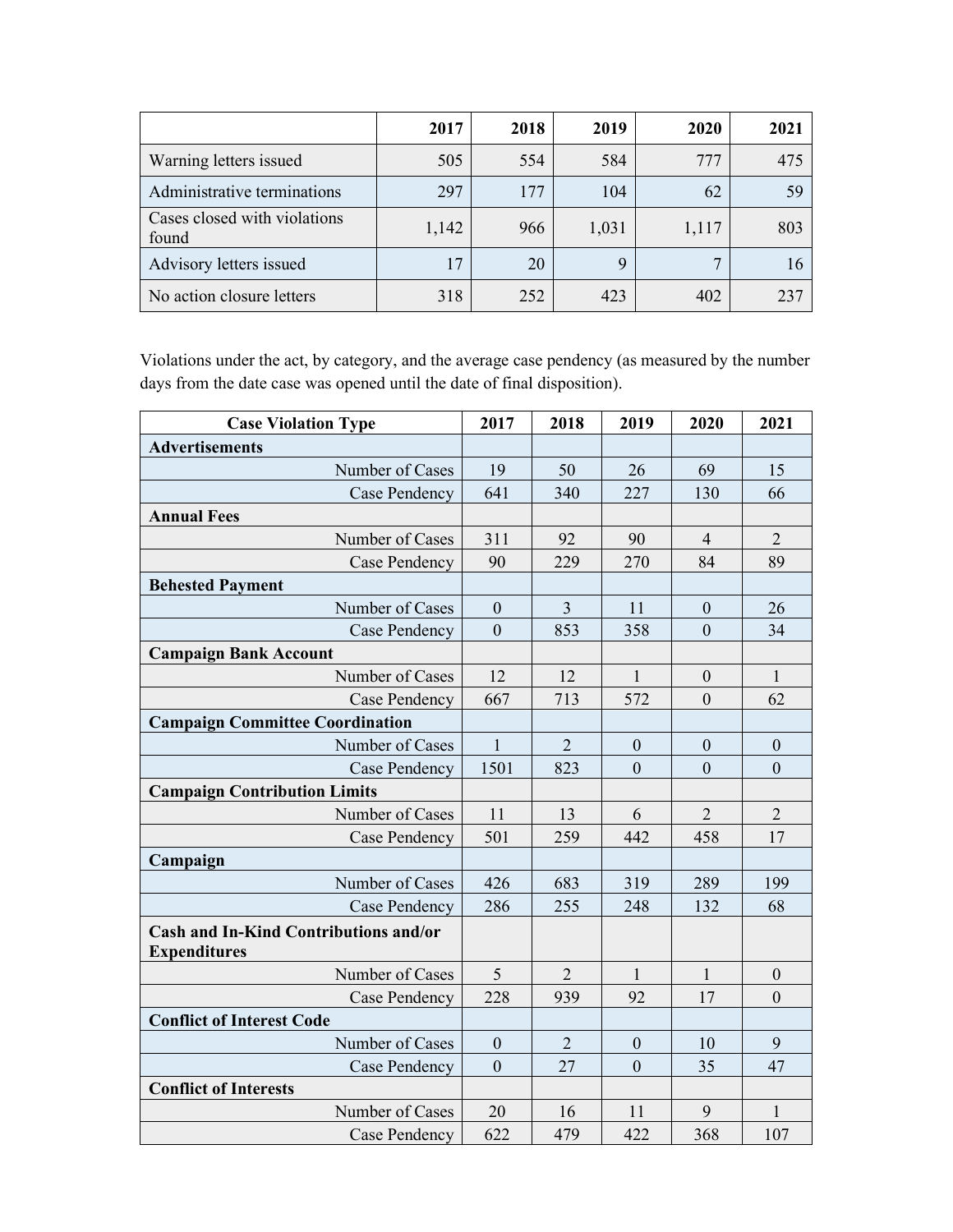| <b>Case Violation Type</b>                  | 2017             | 2018             | 2019             | 2020             | 2021             |
|---------------------------------------------|------------------|------------------|------------------|------------------|------------------|
| <b>Filing Officer Duties</b>                |                  |                  |                  |                  |                  |
| Number of Cases                             | $\mathbf{1}$     | $\boldsymbol{0}$ | 3                | $\mathbf{1}$     | $\boldsymbol{0}$ |
| Case Pendency                               | 836              | $\mathbf{0}$     | 156              | 16               | $\mathbf{0}$     |
| Gift                                        |                  |                  |                  |                  |                  |
| Number of Cases                             | 6                | 5                | $\overline{2}$   | $\mathbf{1}$     | $\overline{2}$   |
| Case Pendency                               | 644              | 509              | 364              | 433              | 60               |
| <b>Laundered Campaign Contributions</b>     |                  |                  |                  |                  |                  |
| Number of Cases                             | $\overline{4}$   | $\overline{2}$   | $\overline{4}$   | 1                | $\boldsymbol{0}$ |
| <b>Case Pendency</b>                        | 771              | 87               | 520              | 31               | $\boldsymbol{0}$ |
| <b>Legal Defense Fund</b>                   |                  |                  |                  |                  |                  |
| Number of Cases                             | $\boldsymbol{0}$ | $\boldsymbol{0}$ | $\mathbf{1}$     | $\boldsymbol{0}$ | $\boldsymbol{0}$ |
| Case Pendency                               | $\boldsymbol{0}$ | $\boldsymbol{0}$ | 13               | $\overline{0}$   | $\mathbf{0}$     |
| <b>Lobbying Reporting</b>                   |                  |                  |                  |                  |                  |
| Number of Cases                             | 49               | 32               | 55               | 29               | $\overline{2}$   |
| Case Pendency                               | 467              | 279              | 199              | 130              | 105              |
| <b>Mass Mailings</b>                        |                  |                  |                  |                  |                  |
| Number of Cases                             | 16               | 20               | $\overline{2}$   | 3                | $\overline{2}$   |
| Case Pendency                               | 484              | 354              | 308              | 87               | 110              |
| <b>Misuse of Campaign Funds</b>             |                  |                  |                  |                  |                  |
| Number of Cases                             | 5                | $\overline{4}$   | $\mathbf{1}$     | $\boldsymbol{0}$ | $\boldsymbol{0}$ |
| Case Pendency                               | 684              | 272              | 12               | $\mathbf{0}$     | $\mathbf{0}$     |
| Other                                       |                  |                  |                  |                  |                  |
| Number of Cases                             | 15               | 9                | $\mathbf{1}$     | $\overline{7}$   | $\overline{3}$   |
| Case Pendency                               | 182              | 30               | 381              | 33               | $\mathbf{1}$     |
| <b>Other Entities</b>                       |                  |                  |                  |                  |                  |
| Number of Cases                             | $\overline{2}$   | $7\phantom{.0}$  | 11               | 7                | $\mathbf{1}$     |
| Case Pendency                               | 585              | 514              | 409              | 265              | 284              |
| Recordkeeping                               |                  |                  |                  |                  |                  |
| Number of Cases                             | 6                | $8\,$            | $\overline{2}$   | $\mathbf{1}$     | $\boldsymbol{0}$ |
| Case Pendency                               | 557              | 294              | 453              | 677              | $\boldsymbol{0}$ |
| <b>Revolving Door</b>                       |                  |                  |                  |                  |                  |
| Number of Cases                             | $\overline{2}$   | $\boldsymbol{0}$ | $\overline{2}$   | $\boldsymbol{0}$ | 1                |
| Case Pendency                               | 684              | $\boldsymbol{0}$ | 528              | $\mathbf{0}$     | 18               |
| <b>Slate Mailer Organization Violations</b> |                  |                  |                  |                  |                  |
| Number of Cases                             | $\overline{3}$   | $\overline{2}$   | $\boldsymbol{0}$ | $\overline{2}$   | $\mathbf{1}$     |
| Case Pendency                               | 862              | 238              | $\boldsymbol{0}$ | 187              | 19               |
| <b>Statements of Economic Interest</b>      |                  |                  |                  |                  |                  |
| Number of Cases                             | 538              | 403              | 982              | 334              | 329              |
| Case Pendency                               | 231              | 208              | 224              | 104              | 53               |
| <b>Unlawful Honorarium</b>                  |                  |                  |                  |                  |                  |
| Number of Cases                             | $\mathbf{0}$     | 1                | $\boldsymbol{0}$ | $\mathbf{0}$     | $\boldsymbol{0}$ |
| Case Pendency                               | $\boldsymbol{0}$ | 47               | $\boldsymbol{0}$ | $\boldsymbol{0}$ | $\boldsymbol{0}$ |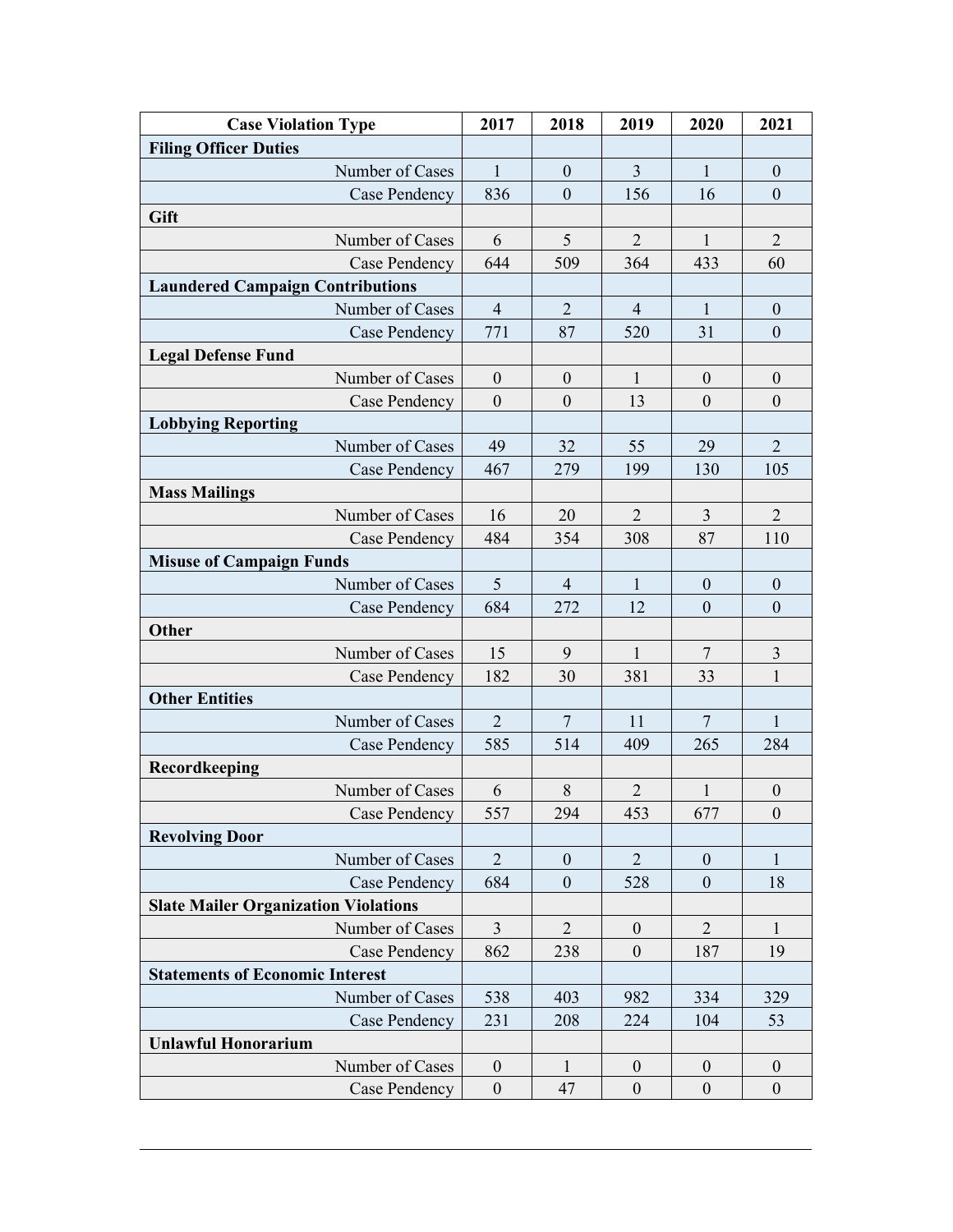| <b>Case Violation Type</b>                                                                | 2017 | 2018 | 2019 | 2020 | 2021 |
|-------------------------------------------------------------------------------------------|------|------|------|------|------|
| <b>Unlawful Travel Payments, Advances,</b><br><b>Reimbursements or Other Expenditures</b> |      |      |      |      |      |
| Number of Cases                                                                           |      |      |      |      |      |
| Case Pendency                                                                             |      |      |      |      |      |
|                                                                                           |      |      |      |      |      |
| <b>Average Case Pendency (Except Open</b><br>$\text{Case}$ s $\ast$                       | 253  | 255  | 237  | 122. |      |

\*The Average Case Pendency number changes as cases within that category are closed and added to the average.

**Cases Still Open** 28 195 289 385 589

## Legal Division Workload (b-f)

(a) Data collected from the advice phone system.

|                                            | 2017  | 2018                           | 2019                            | 2020                            | 2021                            |
|--------------------------------------------|-------|--------------------------------|---------------------------------|---------------------------------|---------------------------------|
| Advice Calls <sup>1</sup>                  | 7,270 | 10,530                         | 7,051                           | $7,258*$                        | 5,050                           |
| Average Wait Time                          |       | 1 min 4 sec                    | 43 sec                          | $3 \text{ min } 13 \text{ sec}$ | 58 sec                          |
| Average Length of<br><b>Accepted Calls</b> |       | $2 \text{ min } 4 \text{ sec}$ | $3 \text{ min } 50 \text{ sec}$ | 4 min 45 sec                    | $4 \text{ min } 52 \text{ sec}$ |

\*Telephone line was shut down mid-March through the end of May due to the stay at home order.

(b) Data regarding informal advice issued by email.

|                                     | 2017  | 2018   | 2019  | 2020   | 2021  |
|-------------------------------------|-------|--------|-------|--------|-------|
| Advice Emails <sup>1</sup>          | 9,735 | 12,911 | 7,160 | 12,263 | 7,105 |
| Advice Emails Responded w/in 24 hrs |       | 12,834 | 6.933 | 11,395 | 6,201 |
| Advice Emails Responded 24 hrs+     |       | 77     | 227   | 868    | 904   |

## (c) Data regarding responsiveness to public demand for information.

|                                       | 2017 | 2018 | 2019 | 2020           | 2021 |
|---------------------------------------|------|------|------|----------------|------|
| Workshop / Presentation Requested $1$ |      |      | 44   | 43             | 39   |
| Workshop / Presentation Performed     |      |      | 44   | 4 <sub>1</sub> | 39   |

(d) Data regarding PRA advice letters issued.

|                                                                                                            | 2017        | 2018 | 2019 | 2020 | 2021 |
|------------------------------------------------------------------------------------------------------------|-------------|------|------|------|------|
| Advice Letters Issued <sup>1</sup>                                                                         | $\sqrt{24}$ | 204  | 172  | 117  | 107  |
| Advice Letters Issued did not satisfy<br>the 21-day requirement of Section<br>83114 of the Government Code |             | 73   | 38   | 19   | 10   |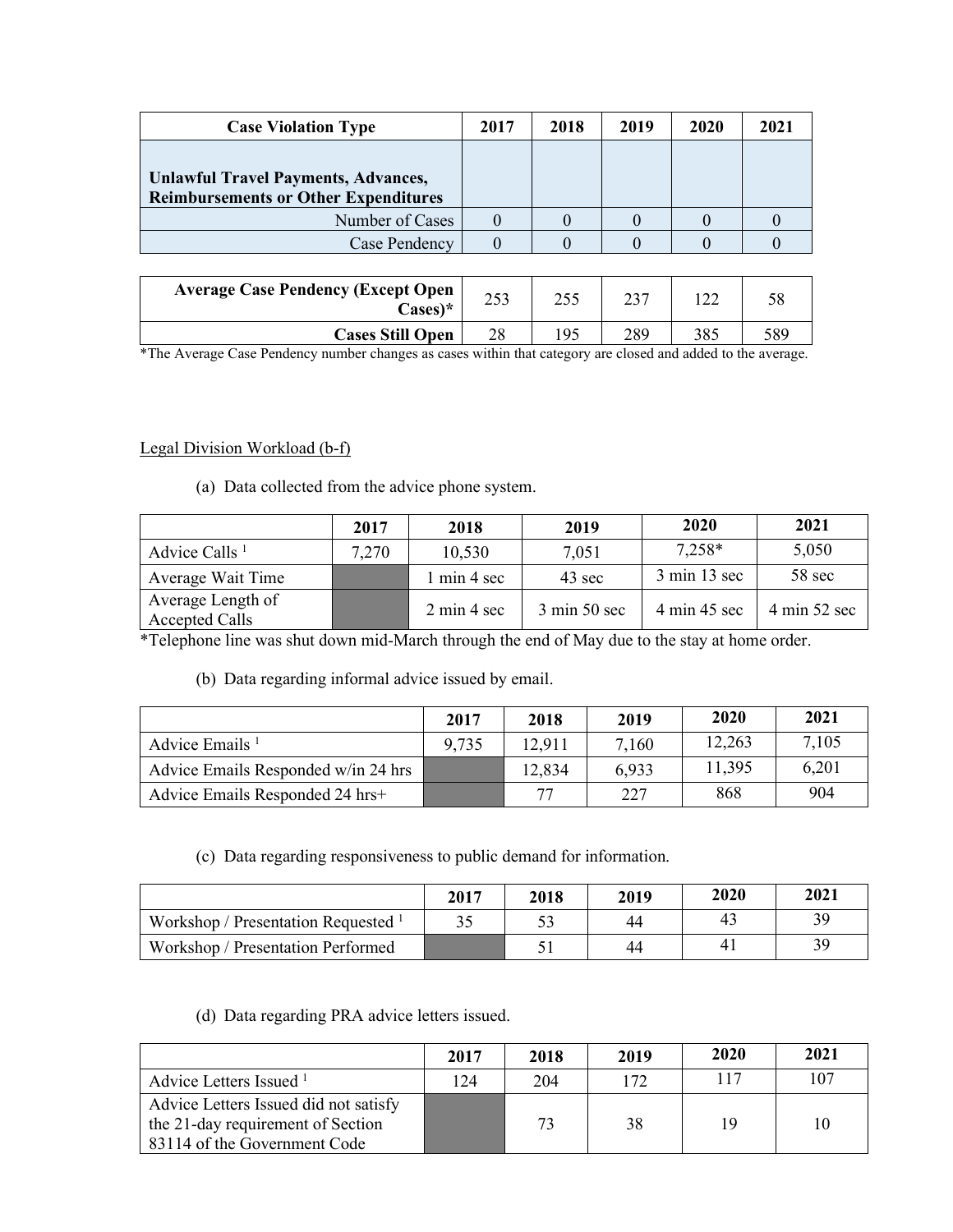(e) Data regarding advice letters issued pursuant to Section 1090 of the Government Code.

|                                                              | 2017 | 2018 | 2019 | 2020 | 2021 |
|--------------------------------------------------------------|------|------|------|------|------|
| 1090 Advice Letters Issued $1$                               |      | 69   | 83   | 43   | 69   |
| Advice Letters that took longer than<br>30 days to $Is sue2$ |      |      |      | 14   |      |
| Advice Letters that took longer than<br>90 days to $Issue2$  |      |      |      |      |      |

<sup>1</sup>Data collected prior to 2018 calculated using hand-counting and is best rendition of numbers available. Shaded boxes reflect no data available.

2 Days to issue is calculated from the date Legal Division receives all information from the requestor.

If you have any questions, please contact me at gwest@fppc.ca.gov.

Sincerely,

Galena West Executive Director